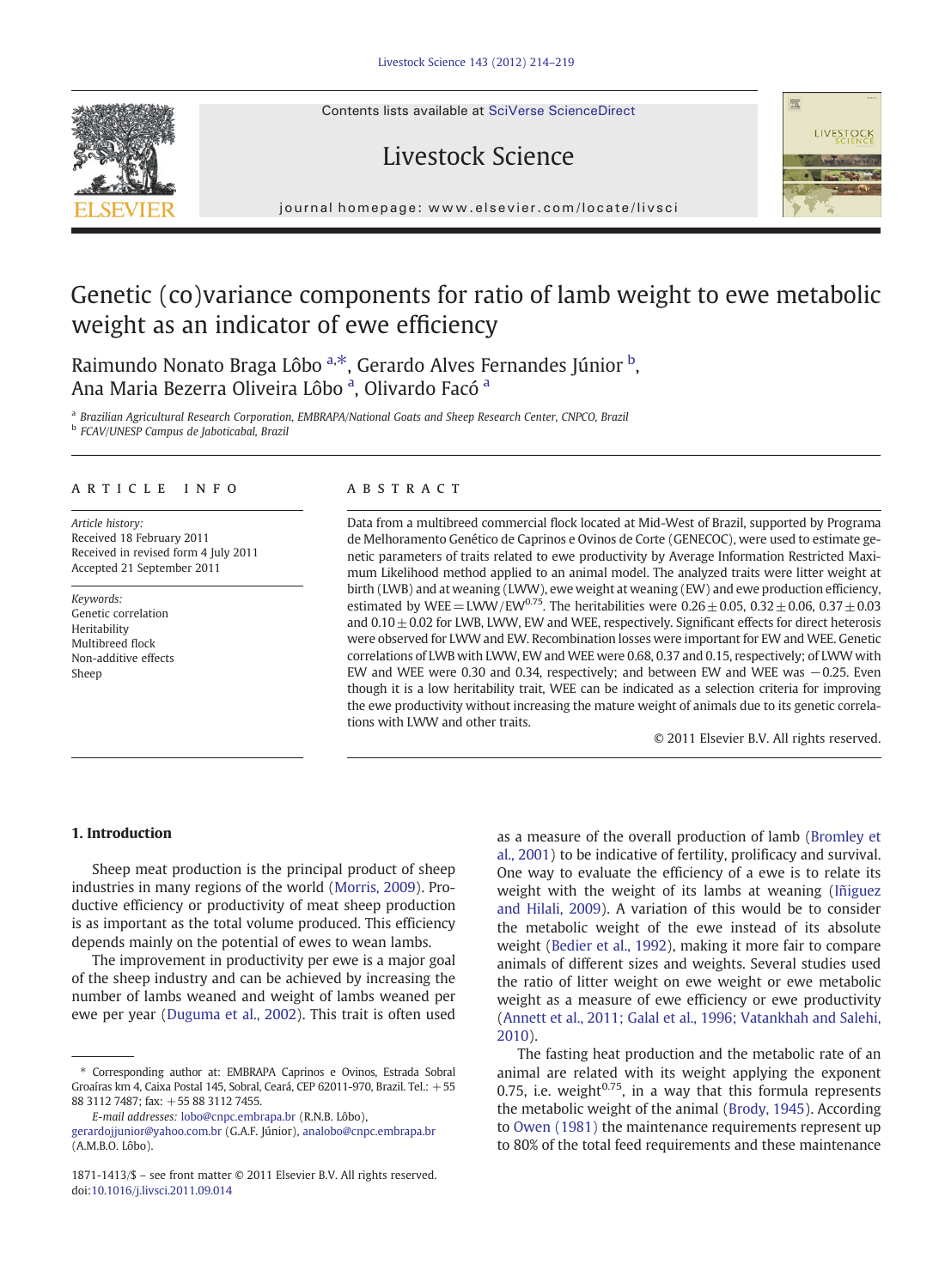requirements are a function of metabolic weight of the animal.

Thus, ewes with high adult weight and/or with high milk production, which tend to produce heavier lambs at the time of weaning or slaughter, may not be the most efficient. [Schoeman \(1996\)](#page-5-0) observed that smaller ewes were slightly more efficient than the larger ewes. This would have a practical implication in animal breeding, since the selection for weaning weight may increase the adult weight of replacement females and thus increase the costs of maintaining the flock. Actually, results from earlier studies have shown that the relative economic value of ewe body weight is not important or in some cases negative ([Lôbo et al., 2011; Morais and](#page-5-0) [Madalena, 2006\)](#page-5-0).

Estimates of genetic parameters are essential for implementation of breeding programs ([Vanimisetti et al., 2007\)](#page-5-0). Moreover, the evaluation of sheep breeds and their crosses can be based on ewe productivity indexes ([Shrestha et al.,](#page-5-0) [2002](#page-5-0)), since the genetic potential of the ewes has a direct influence on the offtake rate of the flock, being decisive in its technical and economic feasibility. Thus, the aim of this study was to estimate the (co)variance for traits related to productivity of ewe in a multibreed commercial flock in Brazil.

# 2. Material and methods

The data bank analyzed contained 14 years (1996–2009) of information from a flock maintained by Gaasa Agropecuária Ltda. and supported by the Programa de Melhoramento Genético de Caprinos e Ovinos de Corte (GENECOC) of Embrapa Caprinos e Ovinos. This flock is located at Inhumas in the state of Goiás in Brazil (altitude 770 m, 16° 21′ 28″ S, 49° 29′ 45″ W) with a tropical semi-humid climate.

The sheep underwent standard sanitary care and were vaccinated with Poli-Star® (against botulism, enterotoxemia, gangrene and symptomatic carbuncle) at 50 and 80 days of age. Annually in March all adult animals were revaccinated. Treatment for eimeriosis was done twice a year (March and October). Fecal egg counts and the Famacha® method were used to control gastrointestinal nematodes. Footbaths (50 g of copper sulfate in 60 mL of 40% formaldehyde) were used during the rainy season.

The breeding season was year round with animals grouped by lots of 300 ewes according to availability and oestrus cycle. The lambs were weaned at 60 days, confined, and fed with maize silage and corn and soy bran meal containing 21% crude protein (CP); they were slaughtered at 120– 150 days. After weaning the lambs, the ewes underwent a 30-day breeding season in the presence of vasectomized rams for detecting those in oestrus. Then these ewes were submitted to mating with breeding rams. Ewes and rams were fed with Tifton 85 pasture, silage and meal containing 15% CP.

The flock was initially established by acquiring seven sire breeds (purebred Santa Inês, Poll Dorset, Hampshire Down, Suffolk, Ile de France, Brazilian Somali and Texel) and six dam breeds (Santa Inês, Poll Dorset, Morada Nova, Brazilian Somali, Santa Inês  $\times$  Morada Nova and Santa Inês  $\times$  Brazilian Somali). Later, purebred Dorper, Primera and East Friesian rams were acquired. The matings were controlled (hand mated) but not technically designed. Due to the great quantity of available ewes, all rams of all breeds had the same opportunity to mate ewes of all genetic groups (purebred and crossbred). As a result, within a few years the flock was a mixture of crossbred dams with a varied contribution from the different breeds. Only the rams and some Santa Inês, Poll Dorset and Brazilian Somali dams were purebred.

Data used in this study contained all the breeds indicated above. However, many genetic groups were excluded from analysis because of insufficient information. The rams used included purebred Santa Inês (36), Poll Dorset (16), Hampshire Down (5), East Friesian (4), Dorper (4), Suffolk (3), Île de France (2), Brazilian Somali (2), Texel (1), Samm (1), White Dorper (1), Lacaune (1), and Primera (1). The dams used included purebred Santa Inês, Poll Dorset, Brazilian Somali and crossbreeds involving all of the breeds indicated above. [Table 1](#page-2-0) shows the genetic groups analyzed.

The analyzed traits were litter weight at birth (LWB) and at weaning (LWW), ewe weight at weaning (EW) and ewe production efficiency, estimated by  $WEE = LWW / EW^{0.75}$ .

The MIXED procedure of SAS ([SAS Institute Inc, 1996](#page-5-0)) was used to define fixed effects in the analysis. For each trait, many linear models were evaluated, with the use of contemporary groups or effects being analyzed individually. The logarithm of the Restricted Maximum Likelihood, Aikaikes's Information Criteria and Schwarz's Bayesian Information Criteria were the criteria for choice of the best fit.

After preliminary analysis and based on criteria used to determine the best fit, the fixed model used in analysis had the contemporary group for all trait. The contemporary groups (CGs) consisted of animals of the same genetic group, with lambing in the same year-season, the same birth type  $(1 -$  one male lamb,  $2 -$  one female lamb,  $3$ two male lambs,  $4 -$  two females lambs,  $5 -$  one male lamb and one female lamb or 6 — more than two lambs, independent of sex) and the same lambing order. The seasons were: season 1 — January, February and March, season 2 — April, May and June, season 3 — July, August and September, and season 4 — October, November and December. Only CGs with a minimum of six animals were considered.

The effects of age of dam as covariable also was considered for EW and WEE. The additive genetic difference among breeds (expected proportion of genes from Santa Inês breed), direct heterosis effect and individual recombination loss effect were included in model too. In this study this crossbreeding parameters were fitted as covariates in the models, following [Hirooka](#page-5-0) [et al. \(1998\).](#page-5-0) The crossbreeding in this population was completely random, i.e., there was no specific design in the breeding pattern used.

The (co)variances and genetic parameters were estimated by the Average Information Restricted Maximum Likelihood method (AI-REML) using the software WOMBAT [\(Meyer,](#page-5-0) [2007](#page-5-0)), with single or multiple trait animal models. WOMBAT assesses whether an analysis has converged, based on the following criteria: 1) a change in log L of <5×10<sup>-4</sup>, 2) a change in parameters of <10<sup>−8</sup> and 3) a gradient vector norm <10<sup>−3</sup>.

The relationship matrix included 24,590 animals. Of these, 77 were rams and 2590 were dams with progeny in the data, 23,441 animals had a complete pedigree (sire and dam known) and 1035 were from the basal flock; 1130 animals had an unknown sire.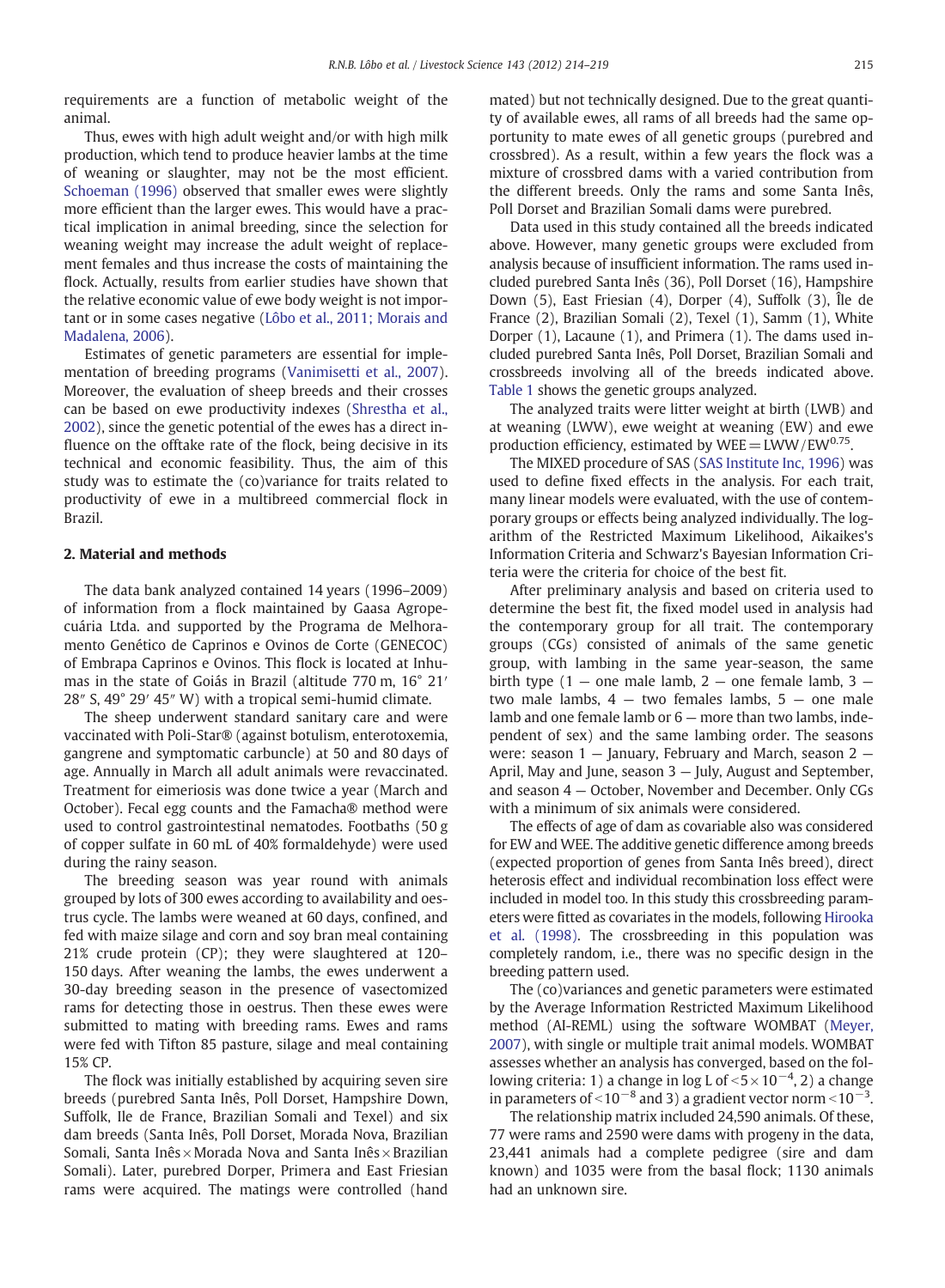#### <span id="page-2-0"></span>Table 1

Genetic groups analyzed in this work with their respective number of observations and performance for litter weight at birth (LWB), litter weight at weaning (LWW), weight of dam at weaning of lambs (EW) and ewe productivity (WEE).

| Genetic groups                                 | N    | <b>LWB</b>      | <b>LWW</b>        | EW               | <b>WEE</b>             |
|------------------------------------------------|------|-----------------|-------------------|------------------|------------------------|
|                                                |      | (kg)            | (kg)              | (kg)             | $({\rm kg/kg^{0.75}})$ |
| Dorper                                         | 13   | $5.09 + 1.76$   | $22.23 + 6.49$    | $52.00 + 12.56$  | $1.22 \pm 0.37$        |
| $1/2$ Dorper $\times$ $1/2$ Santa Inês         | 960  | $5.18 + 1.77$   | $19.98 + 8.61$    | $47.28 + 9.04$   | $1.22 + 0.39$          |
| $3/4$ Dorper $\times$ 1/4 Santa Inês           | 166  | $5.02 + 1.75$   | $19.53 \pm 10.81$ | $48.62 + 7.34$   | $1.11 + 0.35$          |
| East Friesian                                  | 71   | $5.25 + 1.61$   | $17.65 + 10.70$   | $47.34 + 6.93$   | $1.21 + 0.51$          |
| $1/2$ East Friesian $\times$ 1/2 Santa Inês    | 79   | $5.62 + 1.71$   | $18.85 + 9.20$    | $45.20 + 6.25$   | $1.16 + 0.37$          |
| $1/2$ Hampshire Down $\times$ 1/2 Santa Inês   | 176  | $5.39 + 1.79$   | $20.13 + 8.59$    | $52.19 + 9.11$   | $1.14 \pm 0.39$        |
| Ile de France                                  | 6    | $4.97 + 2.01$   | $24.25 + 8.70$    | $56.50 + 8.31$   | $1.16 + 0.32$          |
| $1/2$ Ile de France $\times$ $1/2$ Santa Inês  | 297  | $5.25 + 1.59$   | $20.45 + 8.28$    | $50.09 \pm 8.86$ | $1.18 \pm 0.36$        |
| $1/2$ Lacaune $\times$ $1/2$ Santa Inês        | 16   | $3.88 + 0.94$   | $12.73 + 6.66$    | $36.45 + 8.92$   | $1.08 \pm 0.17$        |
| Poll Dorset                                    | 227  | $4.54 + 1.51$   | $16.72 + 9.76$    | $48.39 + 8.30$   | $1.12 + 0.40$          |
| $1/2$ Poll Dorset $\times$ $1/2$ Santa Inês    | 1307 | $5.24 + 1.71$   | $18.57 + 8.64$    | $46.99 + 8.55$   | $1.20 + 0.40$          |
| $3/4$ Poll Dorset $\times$ 1/4 Santa Inês      | 304  | $4.92 + 1.74$   | $17.00 + 9.99$    | $48.37 + 8.58$   | $1.10 \pm 0.41$        |
| $1/2$ Primera $\times$ 1/2 Santa Inês          | 50   | $4.24 + 1.73$   | $15.33 + 9.39$    | $51.06 + 7.25$   | $0.93 + 0.23$          |
| $1/2$ Samm $\times$ $1/2$ Santa Inês           | 6    | $5.67 + 1.81$   | $16.85 + 9.21$    | $49.90 + 4.89$   | $1.03 + 0.33$          |
| Santa Inês                                     | 7342 | $5.12 + 1.58$   | $16.56 + 8.07$    | $45.72 + 7.40$   | $1.08 \pm 0.36$        |
| $1/2$ Santa Inês $\times$ 1/2 Poll Dorset      | 206  | $4.94 + 1.60$   | $18.18 + 8.32$    | $42.48 + 8.65$   | $1.22 \pm 0.38$        |
| $3/4$ Santa Inês × 1/4 Poll Dorset             | 702  | $5.01 + 1.55$   | $17.17 \pm 8.09$  | $46.59 + 7.84$   | $1.09 + 0.35$          |
| Brazilian Somali                               | 199  | $3.67 + 1.10$   | $12.80 + 6.71$    | $29.09 + 5.90$   | $1.17 + 0.23$          |
| $1/2$ Brazilian Somali $\times$ 1/2 Santa Inês | 62   | $4.68 + 1.18$   | $17.06 + 7.30$    | $32.53 + 6.52$   | $1.39 + 0.43$          |
| $3/4$ Brazilian Somali $\times$ 1/4 Santa Inês | 6    | $4.90 + 1.56$   | $17.64 + 5.37$    | $32.25 + 1.71$   | $1.71 + 0.35$          |
| Suffolk                                        | 10   | $6.30 + 2.37$   | $14.71 + 9.57$    | $75.75 + 16.14$  | $0.93 + 0.48$          |
| $1/2$ Suffolk $\times$ 1/2 Santa Inês          | 180  | $5.67 \pm 1.78$ | $22.09 + 9.96$    | $55.01 \pm 8.61$ | $1.18 \pm 0.40$        |
| $1/2$ Texel $\times$ 1/2 Santa Inês            | 358  | $5.63 + 1.90$   | $20.43 + 8.35$    | $46.77 + 8.40$   | $1.30 \pm 0.43$        |
| White Dorper                                   | 6    | $5.28 + 1.87$   | $21.60 + 11.46$   | $58.00 + 4.36$   | $1.07 \pm 0.35$        |
| $1/2$ White Dorper $\times$ 1/2 Santa Inês     | 779  | $4.96 + 1.74$   | $20.09 \pm 8.47$  | $47.61 + 8.96$   | $1.19 + 0.38$          |
| 3/4 White Dorper $\times$ 1/4 Santa Inês       | 80   | $3.95 \pm 1.35$ | $13.38 \pm 9.05$  | $45.32 + 9.25$   | $1.00 \pm 0.33$        |

LWB and LWW were analyzed in a two-trait model while EW and WEE were analyzed in a single-trait model. The general model was:

# $Y = X\beta + Z_1a + Z_2pe + b_1id + b_2ad + b_3d + b_4r + e;$

where Y is a  $(N \times 1)$  vector of observations; β, the vector of fixed effects of contemporary groups, related to incidence matrix X; a, the vector of direct genetic effects, related to incidence matrix  $Z_1$ ; pe, the vector of permanent environmental individual effects, related to incidence matrix  $Z_2$ ; id, the age of ewe (for EW and WEE); ad, expected proportion of genes from Santa Inês breed; d, direct heterosis effect calculated as  $p_r(1-p_e)+p_e(1-p_r)$  according to [Dickerson et al.](#page-4-0) [\(1973\)](#page-4-0); r, individual recombination loss effect, estimated as  $p_r(1-p_r)+p_e(1-p_e)$ , where  $p_r$  and  $p_e$  are the proportion of genes of Santa Inês breed in the rams and ewes, respectively;  $b_1$  to  $b_4$  are the regression coefficients; and e, the vector of random residuals.

According to [Van Vleck et al. \(1987\)](#page-5-0), correlations among breeding values may be considered as the proper definition of genetic correlations. Thus, genetic correlations involving EW and WEE were estimated as Pearson's correlation between ewes breeding values.

# 3. Results

The number of observations, observed averages and crossbreeding parameters for the traits analyzed are presented in Table 2. The numbers of observations for EW and WEE were lowest as recording of EW has started only in recent years. The averages of 5.07 kg and 19.11 kg for LWB and LWW, respectively, and of 1.15 for WEE, indicate a good potential for ewe productivity under the feeding conditions of this flock compared to productivity of other flocks supported by GENECOC (data unpublished).

Additive effects of Santa Inês breed were significant for LWB (0.94), LWW (1.76) and EW (15.67), with positive contributions. However the negative contribution for WEE  $(-0.17)$  must be emphasized as this breed is considered the principal maternal lineage for sheep production in Brazil. Genetic breed differences were evaluated in deviation of this breed due to its major participation in the flock (almost 85% of ewes have Santa Inês genes). Direct heterosis was significant only for LWW (4.34) and EW (8.17). Recombination loss was important for EW (12.01) and WEE ( $-0.19$ ).

Estimates of (co)variances, Log L value, heritabilities and genetic correlations are shown in [Table 3.](#page-3-0) The heritabilities for LWB (0.26), LWW (0.32) and EW (0.37) were moderated while the heritability for WEE was low (0.02). As expected,

Table 2

Number of observations (N), averages and standard deviation  $(A \pm SD)$ , additive direct effect of Santa Inês breed (SI), direct heterosis (H) and recombination loss (R) for traits related to ewe efficiency in a commercial multibreed flock.

| Traits                                                                     | N      | $A + SD$       | SI.       | Н      |          |
|----------------------------------------------------------------------------|--------|----------------|-----------|--------|----------|
| $LWB$ $(kg)$                                                               | 13.614 | $5.07 + 1.63$  | $0.94*$   | 0.04   | $-0.17$  |
| $LWW$ ( $kg$ )                                                             | 12.456 | $19.11 + 6.80$ | $1.76*$   | $434*$ | 0.39     |
| $EW$ ( $kg$ )                                                              | 8156   | $44.91 + 8.15$ | $15.67*$  | $817*$ | $12.01*$ |
| WEE $\left(\frac{kg}{kg^{0.75}}\right)$                                    | 7848   | $1.15 + 0.37$  | $-0.17^*$ | 0.05   | $-0.19*$ |
| $IMA$ = litter weight at hirth: $IMAU$ = litter weight at weaning: $FMA$ = |        |                |           |        |          |

litter weight at birth; LWW  $=$  litter weight at weaning; EW  $\,$ weight of dam at weaning of lambs;  $WEE = ewe$  productivity.

 $P < 0.05$ .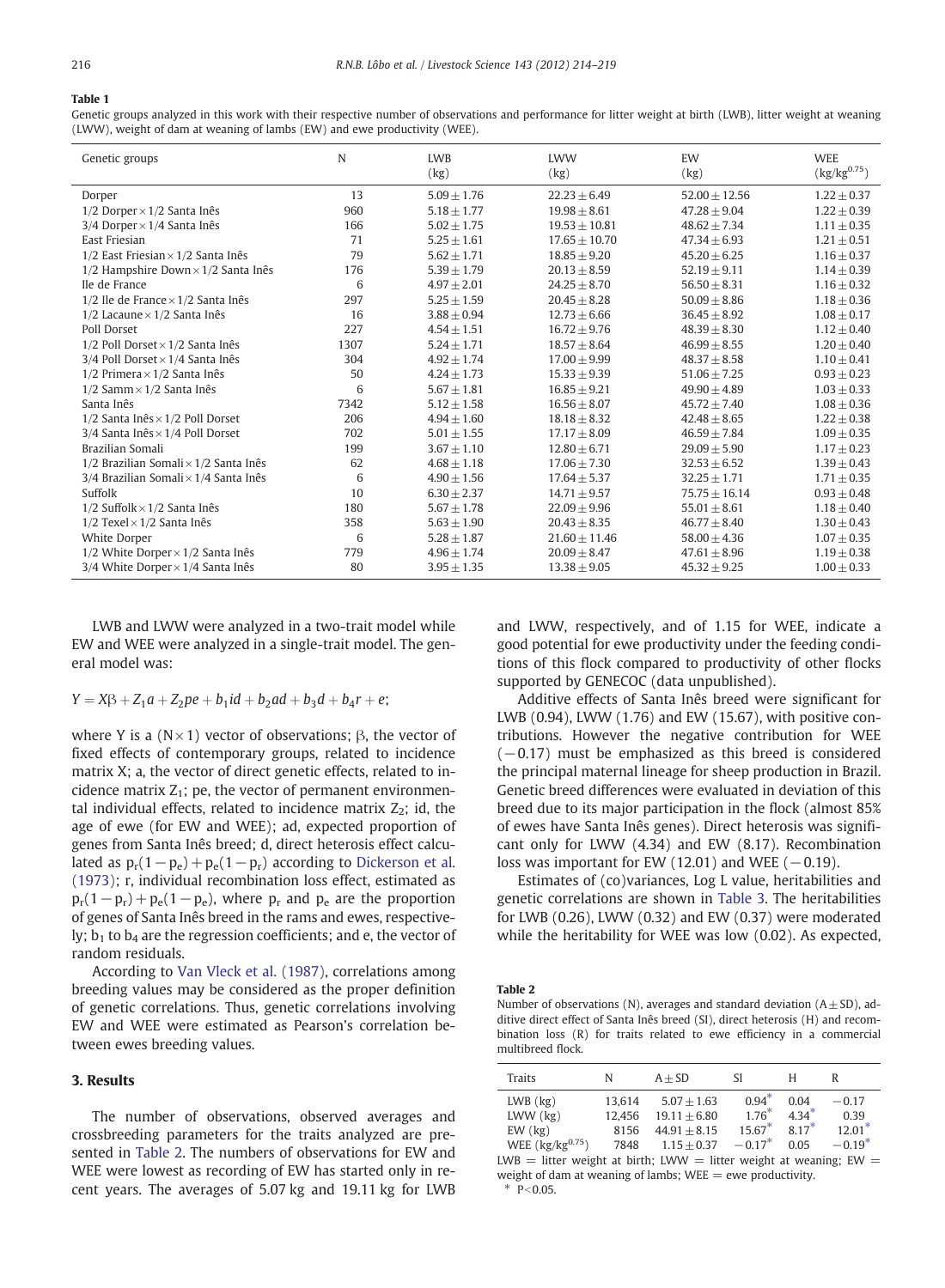<span id="page-3-0"></span>

| ۰.<br>۰.<br>. . |  |
|-----------------|--|
|-----------------|--|

|                                                                         | Additive genetic (co)variances  |            |                                                                          | Permanent environmental (co)variances |                                                         |                       |                  | Phenotypic (co)variances |                           |             |         |               |
|-------------------------------------------------------------------------|---------------------------------|------------|--------------------------------------------------------------------------|---------------------------------------|---------------------------------------------------------|-----------------------|------------------|--------------------------|---------------------------|-------------|---------|---------------|
|                                                                         | <b>LWB</b>                      | <b>LWW</b> | EW                                                                       | <b>WEE</b>                            | <b>LWB</b>                                              | <b>LWW</b>            | EW               | <b>WEE</b>               | <b>LWB</b>                | <b>I.WW</b> | EW      | <b>WEE</b>    |
| <b>LWB</b><br><b>LWW</b><br>EW<br><b>WEE</b><br>Log L                   | 0.2186<br>1.0341<br>LWB and LWW | 10.6656    | 18.1814<br>$-31546.19$                                                   | 0.0127<br><b>EWE</b>                  | 0.05240<br>$-0.00034$<br>$-18759.8$                     | 0.00001<br><b>WEE</b> | 7.9466<br>3920.7 |                          | 0.8284<br>1.0338          | 32.8847     | 48.9352 | 0.1302        |
| Heritabilities (along diagonal) and genetic correlations (off diagonal) |                                 |            |                                                                          |                                       |                                                         |                       |                  |                          |                           |             |         |               |
| Traits                                                                  | <b>LWB</b>                      |            | <b>LWW</b>                                                               |                                       |                                                         | EW                    |                  | <b>WEE</b>               |                           |             |         |               |
| <b>LWB</b><br><b>LWW</b><br>EW<br><b>WEE</b>                            |                                 |            | $0.26 + 0.05$<br>$0.68 + 0.05$<br>0.37 <sup>a</sup><br>0.15 <sup>a</sup> |                                       | $0.32 + 0.06$<br>0.30 <sup>a</sup><br>0.34 <sup>a</sup> |                       |                  |                          | $0.37 + 0.03$<br>$-0.25a$ |             |         | $0.10 + 0.02$ |

 $LWB =$  litter weight at birth;  $LWW =$  litter weight at weaning;  $EW =$  weight of dam at weaning of lambs; WEE = ewe productivity. <sup>a</sup> Estimated as Pearson's correlation between breeding values

WEE was correlated positively with LWB (0.15) and LWW (0.34), but negatively with EW ( $-0.25$ ).

# 4. Discussion

[Duguma et al. \(2002\)](#page-4-0) reported an average of 24.3 kg for LWW in first lambing of Merino. This value is greater than that presented in this study. [Matika et al. \(2003\)](#page-5-0) observed averages of 19.6 kg and 35.9 kg for LWW and EW, respectively, in Sabi sheep. [Iñiguez and Hilali \(2009\)](#page-5-0) estimated values ranging from 19.8 to 23.1 kg for LWW, from 47.3 to 49.1 kg for EW and from 0.42 to 0.48 kg for kg of lambs weaned per ewe body weight, in Awassi genotypes. Using the averages of their study the WEE will range from 1.07 to 1.28. The differences between the values observed in this study and in literature are expected, due to the differences in breeds and environments considered. [Galal et al. \(1996\)](#page-4-0) estimated an average of 1.62 for WEE of ewes raised under the Egyptian small-holder sheep production system.

[Annett et al. \(2011\)](#page-4-0) reported averages for WEE of 2.00, 2.15, 2.04, 2.26 and 2.10 in Scottish Blackface (BF), Swaledade × Blackface (SW × BF), Cheviot × Blackface (CH × BF), Lleyn  $\times$  Blackface (LL $\times$ BF) and Texel  $\times$  Blackface (T $\times$ BF) ewes considering the body weight of ewe at mating (W) instead of body weight of ewe at weaning as in this study. The authors highlighted that LL×BF produced 13% more lamb per unit  $W^{0.75}$  than BF due to their greater prolificacy and higher lamb growth rates. They observed that the replacement of purebred ewes (BF) with  $L \times BF$  ewes will improve the production efficiency enabling lamb output of the hill sector while reducing methane emissions.

[Vatankhah and Salehi \(2010\)](#page-5-0) also used the ratio of litter weight on metabolic weight of ewe at mating and considered that this trait is the most conclusive measurement of total ewe's productivity since it combines conception rate, lambing rate, prolificacy, survival rate from birth to weaning, weaning weight, mothering ability and feed requirements for maintenance of ewes in the flock into one value. These authors observed an average for WEE of  $1294 \frac{\text{g}}{\text{kg}^{0.75}}$  (1.29 in dimensionless value —  $kg/kg^{0.75}$  in Lori-Bakhtiari ewes.

According to [Robinson et al. \(1981\),](#page-5-0) the use of models involving different genetic groups can account for all genetic

influences, including non-linear and epistatic effects. However, additive genetic variance and heritability have been shown to be overestimated in an additive model with progeny groups in multibreed population. So the main purpose of inclusion of crossbreeding parameters in this study was remove biases in the estimates of additive genetic parameters since the number of observations of many genetic groups is quite small to estimate crossbreeding parameters separately for the different genetic groups.

Estimates for crossbreeding parameters are scarce in literature for sheep. [Bittante et al. \(1996\)](#page-4-0) also observed important effect of heterosis in LWW in crossbreeding between Finnsheep and an Alpine sheep breed. In this study, the effect of direct heterosis observed for the traits LWW and EW was not verified in WEE. But, we observed negative contributions of additive direct effect of Santa Ines, as well as losses by recombination in WEE. This may partly explain the low coefficient of heritability found for this trait. The averages of heterosis observed here reinforce the use of crossbred animals for the efficiency of the production system. The additive effects of Santa Inês promoted highest averages for LWB, LWW and EW being favorable for the first two traits. However its effect on increasing the EW probably affected negatively the ewe productivity.

With data of this same population [Barbosa Neto et al.](#page-4-0) [\(2010\)](#page-4-0) observed that greater proportion of Brazilian Somali genes in relation to Santa Inês genes will reduce LWB and LWW. The greater proportion of Poll Dorset genes in relation to Santa Inês genes will reduce LWB. These authors reported significant heterosis of 0.66 kg between Poll Dorset and Brazilian Somali, 0.41 kg between Poll Dorset and Santa Inês and 0.42 kg between Santa Inês and Brazilian Somali for LWB. For LWW, the significant heterosis was 2.38 kg between Poll Dorset and Brazilian Somali and 3.11 kg between Poll Dorset and Santa Inês.

[Rosati et al. \(2002\)](#page-5-0) reported heritability of 0.40 and 0.17 for LWB and LWW for purebred, composite and crossbred sheep. These values were higher and lower, respectively, than observed here. [Duguma et al. \(2002\)](#page-4-0) also estimated a lower heritability (0.20) for LWW over four lambing. In Sabi sheep, [Matika et al. \(2003\)](#page-5-0) reported heritability values of 0.12 and 0.67 for LWW and EW, respectively. The value for this last trait was higher than estimated here. In a review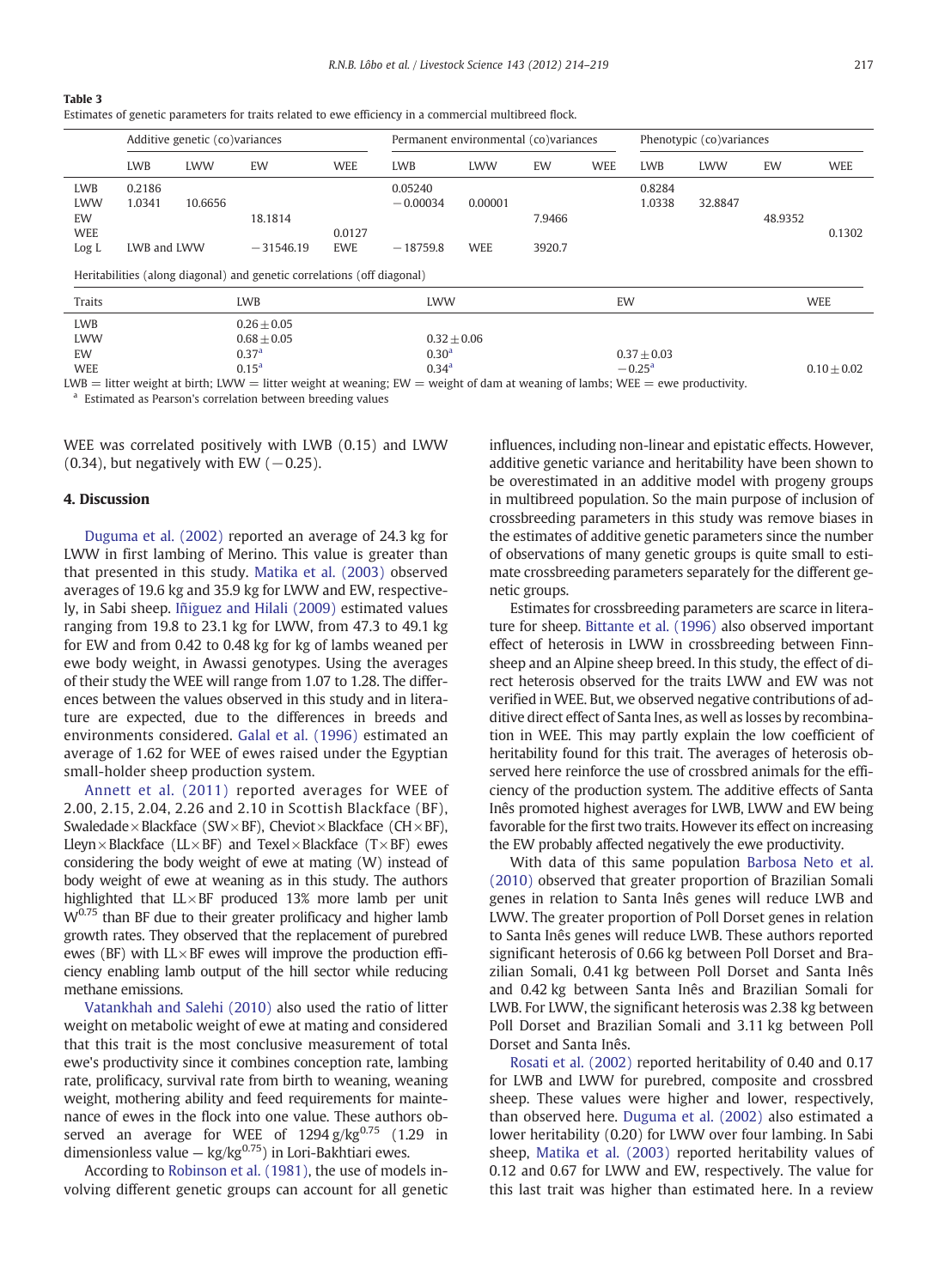<span id="page-4-0"></span>done by [Safari et al. \(2005\)](#page-5-0), the average value of heritability for LWW was  $0.11 \pm 0.02$ , being lower than that found in this study. According to Ercanbrack and Knight (1998) the selection for LWW affects other traits as fertility, prolificacy, lamb growth, lamb survival to weaning, and ewe viability from mating to weaning.

[Vatankhah and Salehi \(2010\)](#page-5-0) reported that heritability of ewe body weight at different stages of production as various traits was high (0.40–0.49). The value for the ewe weight after weaning was 0.40. This estimate was close to observed (0.37) in the present study.

The heritability for WEE was low, however this trait presented high variability (coefficient of variation of 32%). It is possible that this high CV is due to the data structure with different genetic groups although the data was adjusted for breed differences. However, this CV was estimated ranging from 22 to 24% in purebred flocks (of Santa Inês, Morada Nova and Brazilian Somali breeds) supported by GENECOC (unpublished data). [Vanimisetti et al. \(2007\)](#page-5-0) considered the possibility of genetic improvement for trait as WEE, even with low heritability, because of its high phenotypic variability since genetic gain can be expressed by selection intensity $\times$ heritability $\times$ phenotypic variation. Despite being low, the heritability of WEE found in this study was higher than reported by Abegaz and Van Wyk (2002), the only reference found in the literature. These authors reported the value  $0.03 \pm 0.016$ .

The genetic correlations among the traits were as expected. The values found indicate that selection for WEE also improve LWB and LWW without increasing the adult weight of ewes. This is consistent with the ideas of Dickerson (1970) in which the objective is to seek more efficient lean growth and earlier sexual maturity with minimum increase in mature size, at least for breeds used as female parents in crossbreeding.

[Michels et al. \(2000\)](#page-5-0) observed that a clear cut relationship between the litter weight components and ewe weight can probably not be considered as general but may vary among differentially selected breeds and lines within them. The genetic correlations of EW with LWB (0.37) and LWW (0.30) indicate that heaviest ewes produced heaviest litter at birth and weaning, similar to that reported by [Ray and Smith](#page-5-0) [\(1966\)](#page-5-0) who observed that an increase in the ewes' body weight of 1 kg resulted in a 0.1 kg increase in weaning weight of lambs. However this does not indicate a better efficiency of production. The negative correlation between EW and WEE  $(-0.25)$  argues that heaviest ewes produced slightest litter at weaning in relation to its metabolic weight. In fact, the selection for heaviest animals in weaning can produce heaviest ewes due to the positive correlations among weights in different ages. In this flock the aim is to produce highest kg of lambs at weaning without increase in the mature weight of ewes which can explain this negative genetic correlation.

The high positive genetic correlation between LWB and LWW is found according to Bromley et al. (2001), and Lôbo et al. (2009), that suggested the possibility of improving productivity through the selection for LWW due to its genetic association with other important traits.

The holder and the technical staff of this flock intended to experiment several available genetic groups in Brazil with the aim to find the bests. They were aware of the impossibility of establishing appropriate breeding strategies with an

unstable population with multiple and not delineated matings. Today, with the experience gained they are driving the flock to produce with  $1/2$  Poll Dorset  $\times$  1/2 Santa Inês and the use of terminal rams of Dorper and Suffolk breeds. Actually, the results of this and previous studies pointed out that the use of crossbred ewes presents better efficiency of production for this system. In despite of the negative effect of additive genes of Santa Inês for WEE this is the major dam breed in Brazil and it is practically impossible to produce lamb meat in great part of Brazilian territory without participation of this breed as maternal lineage. The country does not have other maternal breeds in sufficient number to attain highest production scale.

# 5. Conclusion

These results show the possibility of selection of commercial flocks for ewe productivity. The selection for LWW can improve the weaning efficiency of ewes but can increase the weight of adult animals due to genetic correlations among weights in different ages. The inclusion of WEE as selection criteria, even though it is a low heritability trait, will improve the ewe productivity without increasing the mature weight of animals.

## Acknowledgments

Financial support was provided by Conselho Nacional de Desenvolvimento Científico e Tecnológico (CNPq) and Embrapa Caprinos e Ovinos.

## References

- Abegaz, S., Van Wyk, J.B., 2002. Genetic parameter estimates of survival, productivity and derived biological efficiency traits in horro sheep of ethiopia. In: 7th World Congress on Genetics Applied to Livestock Production, Montpellier, France.
- Annett, R.W., Carson, A.F., Dawson, L.E.R., Irwin, D., Kilpatrick, D.J., 2011. Effects of breed and age on the performance of crossbred hill ewes sourced from Scottish Blackface dams. Animal 5, 356–366.
- Barbosa Neto, A.C., Oliveira, S.M.P., Faco, O., Lobo, R.N.B., 2010. Additive and non-additive genetic effects on growth, reproductive and maternal traits in sheep of Santa Inês, Brazilian Somali, Dorper and Poll Dorset breeds. Braz. J. Anim. Sci. 39, 1943–1951.
- Bedier, N.Z., Younis, A.A., Galal, E.S.E., Mokhtar, M.M., 1992. Optimum ewe size in desert Barki sheep. Small Rumin. Res. 7, 1–7.
- Bittante, G., Gallo, L., Carnier, P., Cassandro, M., Mantovani, R., Pastore, E., 1996. Effects on fertility and litter traits under accelerated lambing scheme in crossbreeding between Finnsheep and an Alpine sheep breed. Small Rum. Res. 23, 43–50.
- Brody, S., 1945. Bioenergetics and Growth. Reinhold, New York.
- Bromley, C.M., Van Vleck, L.D., Snowder, G.D., 2001. Genetic correlations for litter weight weaned with growth, prolificacy, and wool traits in Columbia, Polypay, Rambouillet, and Targhee sheep. J. Anim. Sci. 79, 339–346.
- Dickerson, G., 1970. Efficiency of animal production—molding the biological. J. Anim. Sci. 30, 849–859.
- Dickerson, G.E. Inbreeding and heterosis in animals. In: ANIMAL BREEDING AND GENETICS SYMPOSIUM IN HONOR OF DR. JAY L. LUSH, 1973. Champaign. Proceedings… Champaign: American Society of, Animal Science, 1973. p. 54–77.
- Duguma, G., Schoeman, S.J., Cloete, S.W.P., Jordaan, G.F., 2002. Genetic and environmental parameters for ewe productivity in Merinos. South Afri. J. Anim. Sci. 32, 154–159.
- Ercanbrack, S.K., Knight, A.D., 1998. Responses to various selection protocols for lamb production in Rambouillet, Targhee, Columbia and Polypay sheep. J. Anim. Sci. 61, 1311–1325.
- Galal, E.S.E., Metawi, H.R.M., Aboul-Naga, A.M., Abdel-Aziz, A.I., 1996. Performance of and factors affecting the small-holder sheep production system in Egypt. Small Rum. Res. 19, 97–102.